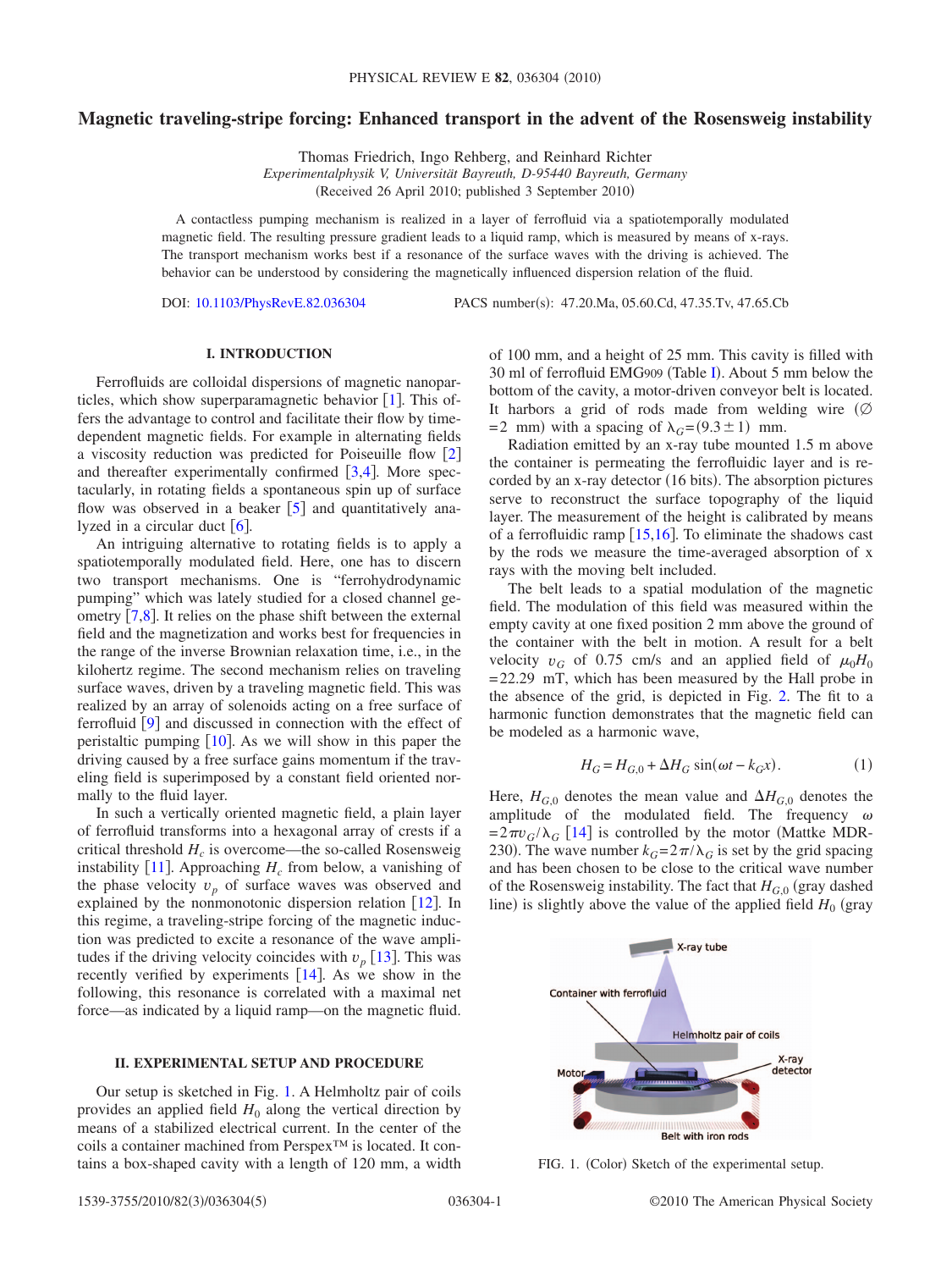<span id="page-1-0"></span>TABLE I. Parameters measured for the ferrofluid EMG909 Lot H030308A from Ferrotec Co.

| Density                   | ρ                                                                               | 0.9945 $g/cm^3$ |
|---------------------------|---------------------------------------------------------------------------------|-----------------|
| Surface tension           | $\sigma$                                                                        | $23.37$ mN/m    |
| Initial susceptibility    | $\chi_0$                                                                        | 0.95            |
| Viscosity                 | η                                                                               | $3.3$ mPa s     |
| Critical wavelength       | $\lambda_c = 2\pi \sqrt{\frac{\sigma}{\rho g_0}}$<br>$\mu_0 H_{c, \text{calc}}$ | $9.89$ mm       |
| Calculated critical field |                                                                                 | $21.35$ mT      |
| Measured critical field   | $\mu_0H_{\text{c.meas}}$                                                        | $21 \text{ mT}$ |

line) is explained by a focusing of the magnetic field toward the grid. About 30% of the area within the Helmholtz pair of coils is covered by the moving grid. This causes an increase in the average magnetic field strength  $H_{G,0}$  within the grid area since the field lines are attracted by the iron rods.

Figure [3](#page-1-2) shows the modulation amplitude  $\Delta H_G$  as a function of the applied magnetic field  $H_0$ . The fitted gray line indicates a linear dependence, thus demonstrating that the soft ferromagnetic material chosen for the rods is well suited for the experiments.

The modulation  $\Delta H_G$  decreases with increasing distance from the rods. This is demonstrated experimentally in Fig. [4.](#page-1-3) The gray line is the fit to

$$
\Delta H_G(z) = \Delta H_G(0)e^{-z/\lambda_G},\tag{2}
$$

because we expect an exponential decay with the decay length given by the grid spacing  $\lambda_G$  when assuming a twodimensional field. The fit yields  $\mu_0 \Delta H_G(0) = 0.62$  mT for the modulation at the bottom of the cavity.

The ferrofluid EMG909 is made of magnetite particles dispersed in kerosene. Its nonlinear magnetization curve is plot-ted in Fig. [5.](#page-2-0) We measured  $M(H)$  using a fluxmetric magnetometer consisting of a Helmholtz pair of sensing coils with 6800 windings and a commercial integrator Lakeshore Fluxmeter 480). The sample is held in a spherical cavity with a diameter of 12.4 mm in order to provide a homogeneous magnetic field inside the sample with a demagnetization factor of  $\frac{1}{3}$  $\frac{1}{3}$  $\frac{1}{3}$ . The gray line is a fit using the Langevin function [1]

<span id="page-1-1"></span>

FIG. 2. The solid circles indicate the magnetic field as a function of time. The horizontal gray line corresponds to the applied field of the Helmholtz coils  $\mu_0H_0$  as explained in the text. The black line represents a fitted harmonic function. The horizontal dashed gray line indicates the mean value  $\mu_0 H_{G,0}$  of that fit.

<span id="page-1-2"></span>

FIG. 3. Modulation amplitude vs the induction impressed by the coils. The experimental data (black solid circles) are recorded for a distance of  $z=2$  mm between the Hall probe and the ground of the container. Gray line: linear fit.

$$
M = M_s \bigg( \coth(\beta H) - \frac{1}{\beta H} \bigg). \tag{3}
$$

This function was derived for dilute monodisperse colloidal suspensions and shows visible deviations from the data. In contrast, the black line displays a fit of a model for dense polydisperse magnetic fluids, namely, Eq. (32) of Ref. [[17](#page-4-16)]. This model assumes a  $\Gamma$  distribution for the particle diameter *d*,

$$
g(d) = \frac{1}{\Gamma(\alpha+1)d} \left(\frac{d}{d_0}\right)^{\alpha} \exp\left(-\frac{d}{d_0}\right),\tag{4}
$$

where  $d_0 = 1.4$  nm and  $\alpha = 3.8$  are the obtained fit parameters, corresponding to a mean particle diameter  $\overline{d}$  = 6.6 nm. The fit also provides the volume fraction of magnetite to be 4.0%.

Furthermore we characterize our ferrofluid by subjecting it to a homogeneous magnetic field, i.e., we omit for this measurement the driving belt. The plain layer becomes unstable at a critical field of  $\mu_0 H_{\text{c,meas}} = 21 \text{ mT}$ . Like in Refs.  $[16,18]$  $[16,18]$  $[16,18]$  $[16,18]$  this value was obtained by fitting the measured spike amplitudes with a scaling law provided by theory  $[19]$  $[19]$  $[19]$ .

Figure  $6(a)$  $6(a)$  shows the surface topography of the magnetic liquid as reconstructed from the x-ray absorption, for a driving velocity of  $v_G$ =4.1 cm/s to the left-hand side. We averaged over 1300 subsequent images with an exposure time of 0.4 s each. Obviously the liquid builds up a ramp in the container. A longitudinal cut of the ramp is presented in Fig.  $6(b)$  $6(b)$  by black solid circles. Each data point stems from an average along the *y* dimension selecting the innermost 36.4

<span id="page-1-3"></span>

FIG. 4.  $\Delta H_G$  measured for different distances *z* at  $\mu_0 H_0$ = 22.29 mT (black solid circles); gray line: exponential fit.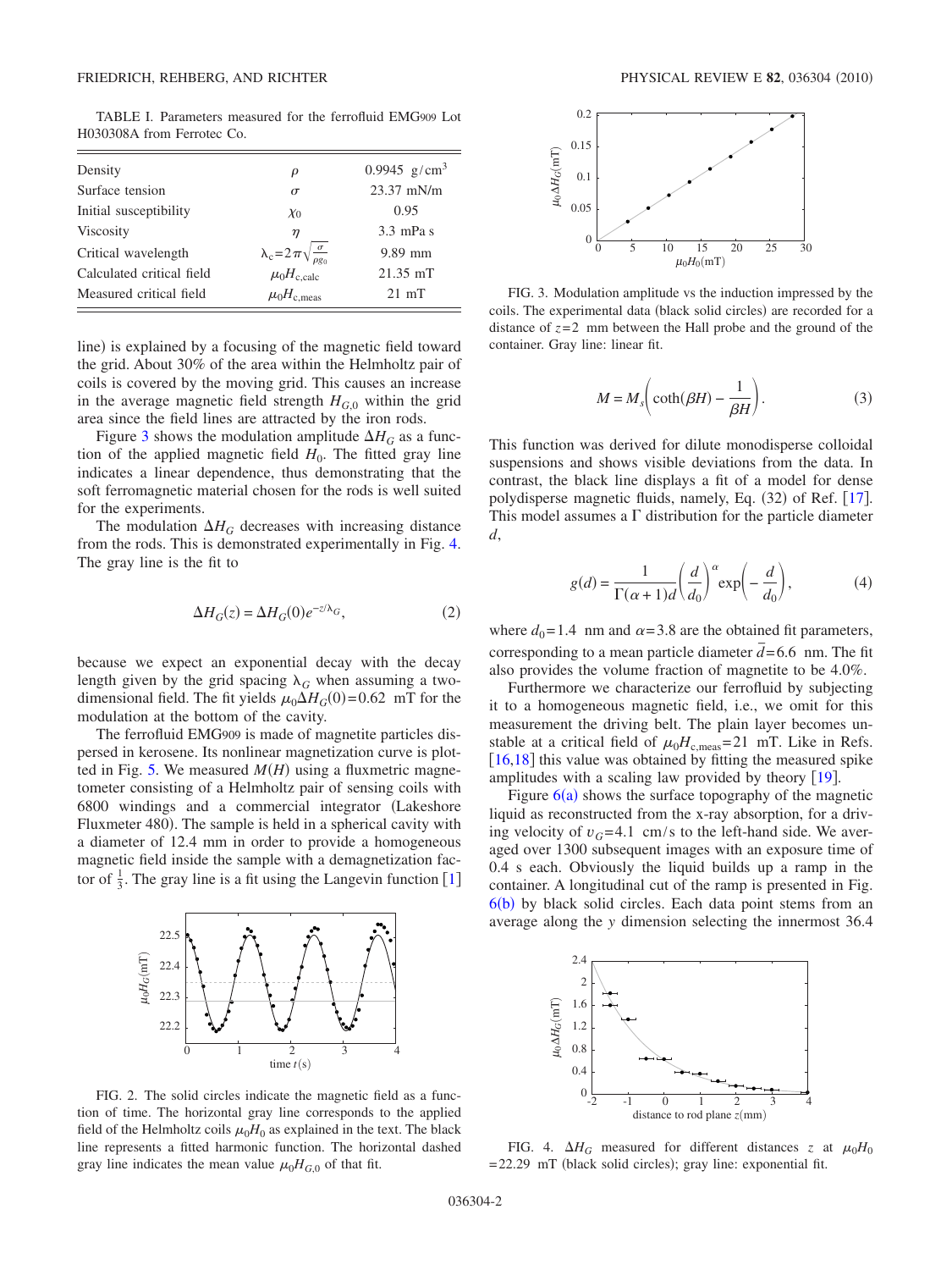<span id="page-2-0"></span>

FIG. 5. Nonlinear magnetization curve  $M(H)$ . Black solid circles: measured data; black line: fit using the Ivanov model  $[17]$  $[17]$  $[17]$ ; gray line: fitted Langevin function.

mm of the vessel. The gray symbols give the longitudinal cut for a driving to the right-hand side. The liquid ramp can be approximated by

$$
h(x) = \tan(\gamma)x + h_0,\tag{5}
$$

<span id="page-2-2"></span>as indicated by the fitted lines. The difference of the inclinations is measured by the angle  $2\gamma$ . This value is representative for the pressure gradient created by the magnetic pump.

### **III. ESTIMATE OF THE PRESSURE GRADIENT**

The buildup of the liquid ramp is caused by the Kelvin force since we apply an inhomogeneous magnetic field to magnetized matter. The system can be described by the fer-rohydrodynamic Bernoulli equation [[1](#page-4-0)]

<span id="page-2-1"></span>

$$
\rho \frac{\partial \vec{v}}{\partial t} + \vec{v} \cdot \vec{\nabla} \vec{v} = -\vec{\nabla} p + \mu_0 M \vec{\nabla} H + \eta \vec{\nabla}^2 \vec{v} + \rho \vec{g}.
$$
 (6)

For the modeling, we assume our system to contain no flow; thus, all the terms with *v* vanish. Further, we use a onedimensional ansatz and get

$$
\frac{\partial p}{\partial x} = \mu_0 M_{\text{eff}} \frac{\partial H_G}{\partial x}.
$$
 (7)

<span id="page-2-4"></span>Here, the gravity term vanishes, because  $\vec{g}$  is perpendicular to  $\vec{x}$ . The strength  $H_G$  of the external magnetic field in harmonic approximation is given by Eq.  $(1)$  $(1)$  $(1)$ . The effective magnetization is defined as

$$
M_{\text{eff}}(x) = M \frac{h(x)}{h_0},\tag{8}
$$

where  $h_0$  denotes the average height of the ferrofluid layer, and *M* is assumed to be constant. Assuming a harmonic wave for the height modulation

$$
h(x) = h_0 + \Delta h \sin(\omega t - k_G x + \phi),
$$
\n(9)

where  $\phi$  denotes the phase difference with respect to the magnetic field, one gets

<span id="page-2-3"></span>
$$
M_{\text{eff}}(x) = M_{\text{eff,ip}} \sin(\omega t - k_{G}x) - M_{\text{eff,op}} \cos(\omega t - k_{G}x)
$$
  
+ 
$$
M_{\text{eff,0}}.
$$
 (10)

Here,  $M_{\text{eff,ip}}$  denotes the part of the magnetization which is in phase with the external field according to Eq.  $(1)$  $(1)$  $(1)$ . In contrast,  $M_{\text{eff,op}}$  is out of phase with  $H_G$ , but in phase with the gradient

<span id="page-2-5"></span>

FIG. 6. (Color) A liquid ramp: (a) three-dimensional reconstruction. The height difference between three subsequent black lines is 1.0 mm. (b) Averaged height profiles for forcing to the left-hand side (black) and to the right-hand side (gray). The solid lines rep-resent fits by Eq. ([5](#page-2-2)) within the range between  $x=60$  mm and  $x = 60$  $= 120$  mm.

FIG. 7. (Color) Selection of surface inclinations versus the driving frequency for different  $\mu_0H_0$  (denoted by the right ordinate in mT); the curves are shifted equidistantly upward to avoid intersections. The data points are connected by splines to guide the eye.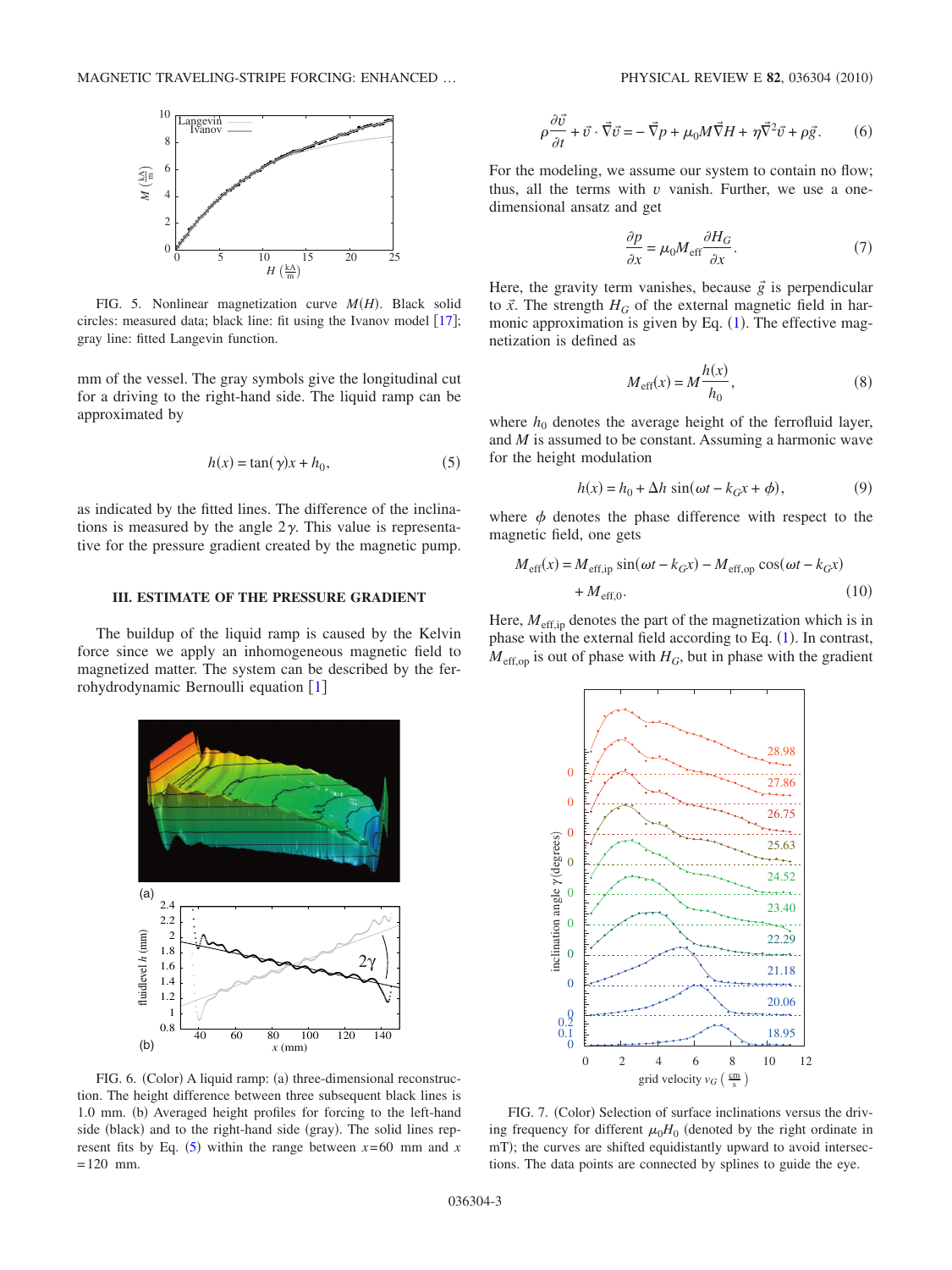<span id="page-3-0"></span>

FIG. 8. (a) Resonant phase velocity versus applied magnetic field. The black solid circles give the experimental results. The gray line stems from Eq.  $(14)$  $(14)$  $(14)$ ; (b) angles of maximal surface inclinations over the applied magnetic field. Black symbols are experimental data points. The black line just connects the points via a spline fit to guide the eyes. The gray circles are calculated according to Eq.  $(15).$  $(15).$  $(15).$ 

$$
\frac{\partial H_G(x,t)}{\partial x} = -k\Delta H_G \cos(\omega t - k_G x) \tag{11}
$$

<span id="page-3-1"></span>of the external field. Inserting  $M_{\text{eff}}$  from Eq. ([10](#page-2-3)) into Eq. ([7](#page-2-4)) and averaging over one period of the external field leads to a mean pressure gradient,

$$
\left\langle \frac{\partial p}{\partial x} \right\rangle_{x} = \frac{\int_{0}^{\lambda} \mu_{0} M_{\text{eff}} \frac{\partial H_{G}}{\partial x} dx}{\lambda},
$$
\n(12)

along the *x* direction. Due to the free surface of the fluid in the experiment, we can read off the corresponding pressure gradient of the one-dimensional model directly. It can be determined by the measured inclination angle  $\gamma$  of the surface as  $\rho g$  tan  $\gamma$ .

### **IV. EXPERIMENTAL RESULTS**

In order to characterize the pressure difference created by the pump, we investigate its dependence on the externally applied field  $H_0$  and the belt velocity  $v_G$ . Figure [7](#page-2-5) presents the results for ten different values of  $H_0$ . For each field strength,  $v_G$  was raised from 0 to 11.2 cm/s in 30 steps.

Although the width and the shape of the  $\gamma(v)$  curves change with the applied field, in each case the pressure difference exhibits a maximum at a certain driving velocity  $v_m(H_0)$ , e.g., for  $\mu_0H_0 = 18.95$  mT  $\gamma$  reaches a maximum at 7.29 cm/s. With increasing  $H_0$  this maximum is shifted to lower velocities. In order to determine the position of the maxima  $(v_m)$ , we calculate the barycenter of those data being larger than 75% of the maximal value of  $\gamma$ .

In Fig.  $8(a)$  $8(a)$  the outcome is marked by black solid circles. The gray curve denotes a model presented in the next section. The maximal surface inclination is extracted by fitting parabolas to the upper part of the curves. The result is plotted in Fig.  $8(b)$  $8(b)$ . It demonstrates a monotonic increase in the efficiency of the pump with the applied magnetic field, which seems to saturate at about 30 mT.

## **V. MODELING THE RESONANCE**

The resonance of  $\gamma$  for a specific  $v_m$ , as depicted in Fig. [7,](#page-2-5) resembles the resonance of the amplitudes of surface waves below the onset of the Rosensweig instability  $[13,14]$  $[13,14]$  $[13,14]$  $[13,14]$ . The resonant phase velocity  $v_p(H_0)$  can be captured by the dispersion relation for an inviscid magnetic layer of infinite depth  $\lceil 14 \rceil$  $\lceil 14 \rceil$  $\lceil 14 \rceil$ .

According to Eq.  $(12)$  $(12)$  $(12)$ , we expect a monotonic relation between the wave amplitudes and the inclination  $\gamma$ . The function  $v_m(H_0)$  in Fig. [8](#page-3-0)(a) can be modeled in a certain regime by utilizing the dispersion relation for small surface wave amplitudes,

$$
\omega^{2}(k) = g_{e}k + \frac{\sigma}{\rho}k^{3} - \frac{\mu_{0}}{\rho}\frac{r}{r+1}k^{2}M^{2}.
$$
 (13)

It can be deduced from Eq.  $(36)$  in Ref.  $[20]$  $[20]$  $[20]$ , as detailed in Ref.  $[21]$  $[21]$  $[21]$ . The effective permeability *r* is the geometric mean  $r = \sqrt{(1 + \chi_{\text{ta}})(1 + \chi_{\text{ch}})}$ , where  $\chi_{\text{ta}} = (\partial M / \partial H)$  denotes the tangential susceptibility and  $\chi_{ch} = (M/H)$  denotes the chord sus-ceptibility [[1](#page-4-0)]. For the resonant phase velocity at  $k = k_G$  one yields

$$
v_p = \frac{\omega}{k_G} = \sqrt{\frac{g_e}{k_G} + \frac{\sigma}{\rho} k_G - \frac{\mu_0}{\rho} \frac{r}{r+1} M^2}.
$$
 (14)

<span id="page-3-2"></span>Using the jump condition for the field at the bottom of the container  $H_{ext} = H_i + M(H_i)$  and assuming that  $H_{ext}$  is approximately given by  $H_0$ , one can obtain  $v_p(H_0)$  numerically. The outcome is marked in Fig.  $8(a)$  $8(a)$  by the solid line. It has been calculated using the magnetization curve as presented in Fig. [5.](#page-2-0) It shows a good agreement with the measured data only for small values of the field, because it is based on the assumption of small amplitudes of the surface waves. The intersection of this line with the *x* axis at  $\mu_0H_{c,\text{calc}}$  $= 21.35$  mT denotes the estimate for the onset of the Rosensweig instability, where surface deformations spontaneously form without any external modulation. This critical value has been independently measured (see Sec. [II](#page-0-2) and Table [I](#page-1-0)) and matches within the experimental uncertainty.

The maximum of the pressure gradient has experimentally been observed for driving at  $v_m$  as shown in Fig. [8](#page-3-0)(b). The phase shift  $\phi$  between  $H_G$  and  $M_{\text{eff}}$  is assumed to be  $\frac{\pi}{2}$  for this resonant driving, in analogy to a driven harmonic oscillator. Using Eq.  $(12)$  $(12)$  $(12)$  and the small-angle approximation tan  $\gamma = \gamma$  this assumption leads to

$$
\gamma = \frac{\mu_0 M \Delta H_G k \Delta h}{2 \rho g h_0}.
$$
\n(15)

<span id="page-3-3"></span>We measured  $\Delta h$  with a laser reflection method, as described in Ref.  $[14]$  $[14]$  $[14]$ . When using this method, we assume a sinusoidal modulation of the surface; it is thus restricted to